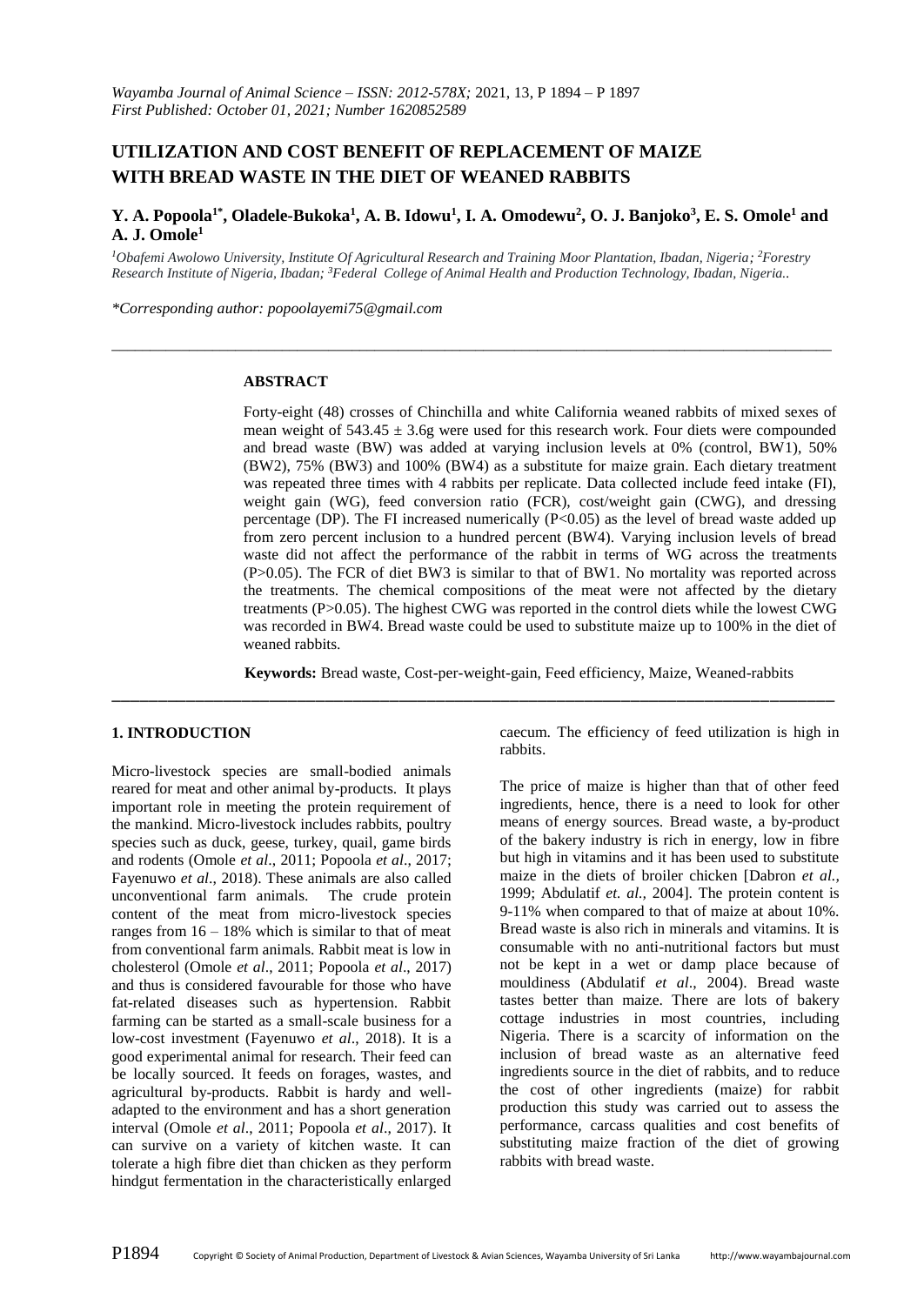## **2. MATERIALS AND METHODS**

#### **2.1. Study area and experimental animals**

The experiment was carried out at the Rabbitry Unit of the Institute of Agricultural Research and Training (I.A.R. & T.), Moor Plantation, Ibadan which is located on Longitude  $03^{\circ}51E$ , Latitude  $07^{\circ}23N$  and Altitude 650", lies in the humid zone of the rainforest belt 0703.25 of South-western Nigeria with a mean annual rainfall of 1220 mm and mean temperature of 26 °C. A total of forty-eight (48) crosses of Chinchilla and white California weaned rabbits of mixed sexes of mean weight  $543.45 \pm 3.6$  g were used for this study.

#### **2.2. Diet formulation**

The rabbits were quarantined for a week before the commencement of the feeding trial. Waste of the Bread (BW) was purchased from a bakery cottage industry in Ibadan, Oyo State, Nigeria. The waste of the bread was later added up with other feed ingredients. Four diets were compounded to contain BW at zero percent (BW1, control), fifty percent (BW2), seventy-five percent (BW3) and hundred percent (BW4) as substitute for maize in the nutrient of growing rabbits. Each feeding trial was repeated three times with 4 rabbits per replicate. The diets were compounded to contain about 16% crude protein and energy (metabolizable energy, ME) of about 2600 kcal/kg as shown in Table 1.

## **2.3. Determination of feed intake, weight gain, feed conversion efficiency, carcass quality and proximate composition**

Each rabbit was given 30g each of sunflower leaves as a basal diet. On a daily and weekly basis, feed consumption and weight gain respectively were measured with the use of a weighing balance. Feed intake was calculated by deducting the weight of the left-over feed from the feed given while the weight gain was derived by deducting the initial weight from the final weight. The feed conversion ratio was calculated as the ratio of feed intake to weight gain. Feed cost and cost per weight gain were also derived. The digestibility trial was carried out at the end of

|  |  |  |  | Table 1. Gross composition of the experimental diets |  |
|--|--|--|--|------------------------------------------------------|--|
|--|--|--|--|------------------------------------------------------|--|

terminating the feeding trials (12 weeks). Six rabbits from each of the treatments were randomly selected for carcass analysis. The rabbits were deprived of the feed overnight, weighed and slaughtered. The fur, intestine, lung, kidney and heart to the dressed weight were calculated. Proximate composition of the feed was carried out according to the method of A.O.A.C, 1990.

## **2.4. Statistical analysis**

All data were subjected to statistical analysis using analysis of variance and the means were separated if they are significantly different using Duncan Multiple Range Test (SAS, 1999). Data analysis were performed using SAS, 2000 software package.

#### **3. RESULTS AND DISCUSSION**

#### **3.1. Composition of experimental diets**

The gross composition of the experimental diets in this study was within the range of energy and protein levels, recommended for growing rabbits by Omole *et.al*. (2011) and Popoola *et.al*. (2017). The proximate composition of the test ingredient and experimental diets are shown in Table 2. The protein content of bread waste is numerically greater than that of maize while the fibre level was low compared to maize. The protein content of bread waste (Table 2) used in this study is similar to that of Dabron *et al.* (1999) and Abdulatif *et al.* (2004).

## **3.2. Effect on performance**

The mean daily feed intake (Table 3) increased as the bread waste added up from zero percent to hundred percent (P<0.05). The highest daily feed intake of 85.71g was recorded in BW4 which was relatively the same as that of BW2 and BW3 (P>0.05). The increase in feed intake could be due to increased palatability and low fibre content of bread waste as compared to maize (Table 1). The daily feed intake reported in the study was close to the report of Omole *et al.,* (2011).

| Ingredient $(\% )$                | BW1<br>$(0\%$ BW) | BW2<br>$(50\% \,BW)$ | BW3<br>$(75\% \,BW)$ | BW4<br>$(100\% \, BW)$ |
|-----------------------------------|-------------------|----------------------|----------------------|------------------------|
| Maize                             | 32.0              | 16.0                 | 8.0                  | 0.0                    |
| Bread waste                       | 0.00              | 16.0                 | 24                   | 32.0                   |
| *Others                           | 68.0              | 68.0                 | 68.0                 | 68.0                   |
| <b>Total</b>                      | 100.0             | 100.0                | 100.0                | 100.0                  |
| $Cost/kg$ feed $(N/kg)$           | 41.32             | 40.01                | 37.61                | 35.20                  |
| <b>Calculated analysis</b>        |                   |                      |                      |                        |
| Crude protein $(\%)$              | 16.13             | 16.25                | 16.38                | 16.44                  |
| Metabolizable energy<br>(kcal/kg) | 2628.1            | 2614.65              | 2609.3               | 2587.67                |

*\*Other fixed ingredients: Wheat offal-24, BDG, 25, Fish meal-0.5, Soya bean meal-5.55, Ground nut cake-7.0, Bone meal-1.50, Oyster shell-4.2, Premix-0.25.*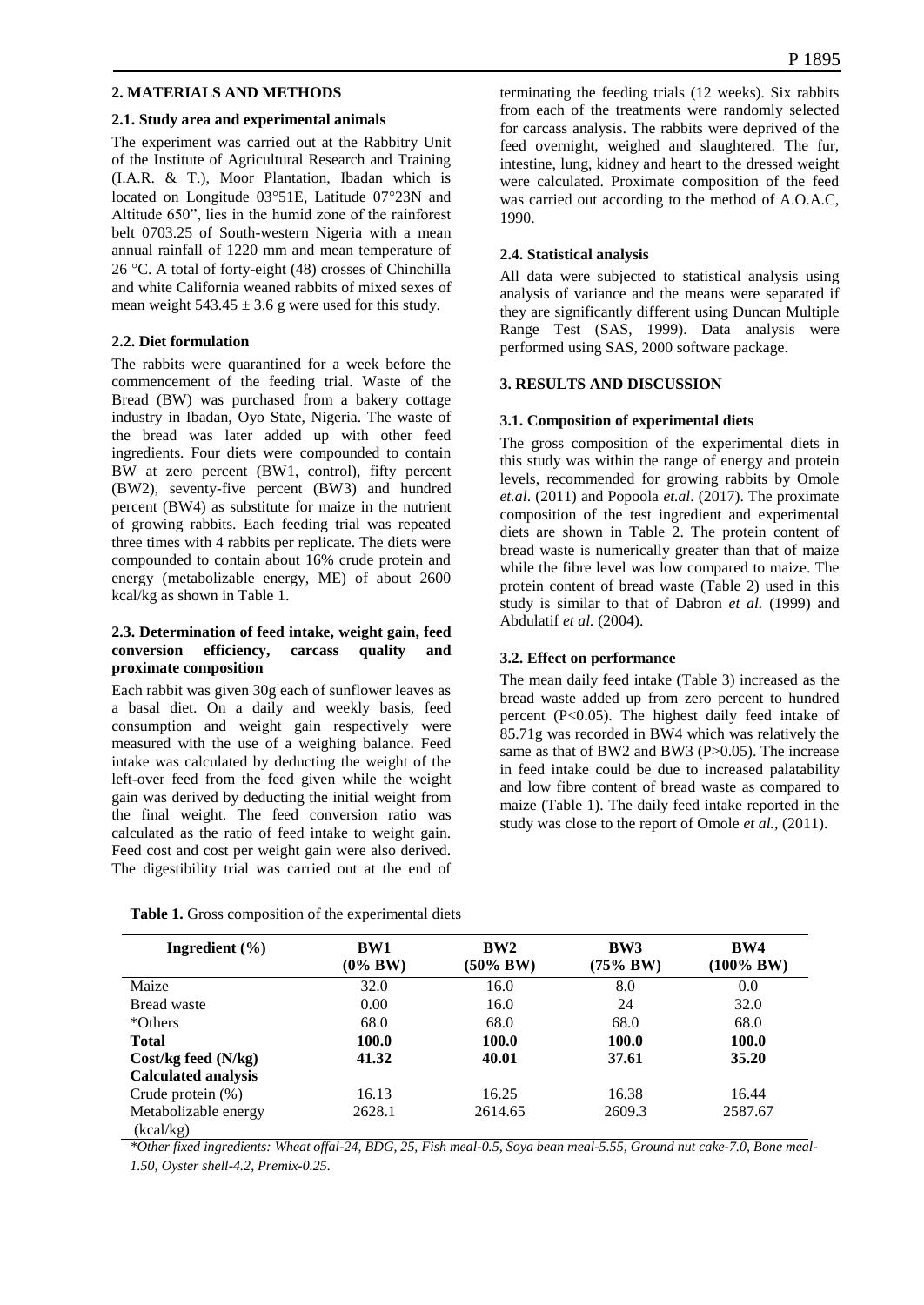The mean daily weight gain across the treatments was not significantly influenced by the addition of bread waste in the diet  $(P>0.05)$ , the values ranged between 18.10g in BW4 and 19.2g in BW3 as shown in

Table 3. The weight gain recorded in this study was relatively closer to the observation of Omole *et.al*. (2011) and Fayenuwo *et.al*. (2018). The weight gain reported was relatively higher than that reported by

| Table 2. Proximate compositions of maize, bread waste and experimental diets |
|------------------------------------------------------------------------------|
|------------------------------------------------------------------------------|

| <b>Parameters</b>    | <b>Maize</b> | <b>Bread</b> | <b>BW1</b> | BW2           | BW3           | BW4          |
|----------------------|--------------|--------------|------------|---------------|---------------|--------------|
|                      |              | waste        | $(0\%$ BW) | $(50\% \,BW)$ | $(75\% \,BW)$ | $(100\%~BW)$ |
| Dry Matter           | 97.66        | 98.77        | 95.92      | 94.38         | 94.89         | 93.80        |
| Crude Protein        | 9.76         | 11.34        | 16.02      | 16.14         | 16.34         | 16.44        |
| Crude Fibre          | 6.77         | 5.72         | 11.36      | 11.12         | 11.03         | 11.02        |
| <b>Ether Extract</b> | 5.18         | 7.36         | 5.82       | 5.91          | 5.98          | 6.25         |
| Ash                  | 7.98         | 10.98        | 12.11      | 12.32         | 12.59         | 12.97        |
| Nitrogen Free        | 70.31        | 64.60        | 54.69      | 54.9          | 54.51         | 53.32        |
| Extract              |              |              |            |               |               |              |

 **Table 3.** Performance of weaned rabbit fed different levels of bread waste (BW)

| <b>Parameters</b>     | BW1<br>$(0\%$ BW)   | BW2<br>$(50\% \,BW)$ | BW3<br>$(75\% \,BW)$   | BW4<br>(100% BW)    | $\pm$ SEM<br>(pooled) |
|-----------------------|---------------------|----------------------|------------------------|---------------------|-----------------------|
| Total feed intake (g) | 7317.0 <sup>b</sup> | 7425.0 <sup>b</sup>  | $7506.0$ <sup>ab</sup> | 7713.9 <sup>a</sup> | 67.43                 |
| Daily feed intake (g) | 81.3 <sup>b</sup>   | $82.5^{ab}$          | $83.4^{ab}$            | 85.71 <sup>a</sup>  | 4.2                   |
| Initial weight $(g)$  | 432.1               | 430.3                | 435.1                  | 433.4               | 5.89                  |
| Final weight $(g)$    | 2125.9              | 2136.7               | 2163.1                 | 2125.4              | 45.23                 |
| Total weight gain (g) | 1693.8              | 1706.4               | 1728.0                 | 1692.0              | 38.67                 |
| Daily weight gain (g) | 18.82               | 18.96                | 19.2                   | 18.10               | 2.76                  |
| Feed conversion ratio | 4.32 <sup>b</sup>   | 4.32 <sup>b</sup>    | 4.34 <sup>b</sup>      | 4.73 <sup>a</sup>   | 0.21                  |

 *Values are mean values; Means along rows with different superscript are significantly different from each other (P<0.05)*

| <b>Parameters</b>       | BW1        | BW2      | BW3      | BW4            |
|-------------------------|------------|----------|----------|----------------|
|                         | $(0\%$ BW) | (50% BW) | (75% BW) | $(100\% \,BW)$ |
| Total feed intake (kg)  | 7.32       | 7.43     | 7.51     | 7.71           |
| Total weight gain (kg)  | 1.69       | 1.71     | 1.73     | 1.69           |
| $Cost/kg$ feed $(N)$    | 42.31      | 40.15    | 37.21    | 34.51          |
| Total feed cost (N/kg)  | 309.71     | 298.32   | 299.44   | 266.1          |
| Cost/weight gain (N/kg) | 183.3      | 174.5    | 161.5    | 157.4          |

 **Table 5.** Carcass analysis of weaned rabbit fed with different levels of bread waste (BW)

| <b>Parameters</b> | BW1<br>$(0\%$ BW) | BW2<br>(50% BW) | BW3<br>$(75\%$ BW) | BW4<br>$(100\% \,\,{\rm BW})$ | $\pm$ SEM<br>(pooled) |
|-------------------|-------------------|-----------------|--------------------|-------------------------------|-----------------------|
| Live-weight $(g)$ | 2120.9            | 2131.2          | 2162.4             | 2123.3                        | 41.3                  |
| Defurred weight   | 1537.65           | 1547.3          | 1567.9             | 1536.83                       | 34.9                  |
| Fur weight %      | 5.38              | 5.34            | 5.31               | 5.29                          | 1.23                  |
| Dressing %        | 72.5              | 72.6            | 72.51              | 72.39                         | 2.12                  |
| Heart weight %    | 0.78              | 0.78            | 0.79               | 0.77                          | 0.12                  |
| Liver weight %    | 2.78              | 2.76            | 2.76               | 2.77                          | 0.21                  |
| Lung weight %     | 1.81              | 1.83            | 1.82               | 1.81                          | 0.03                  |

 *Means along rows with different superscript are significantly different from each other (P<0.05)*